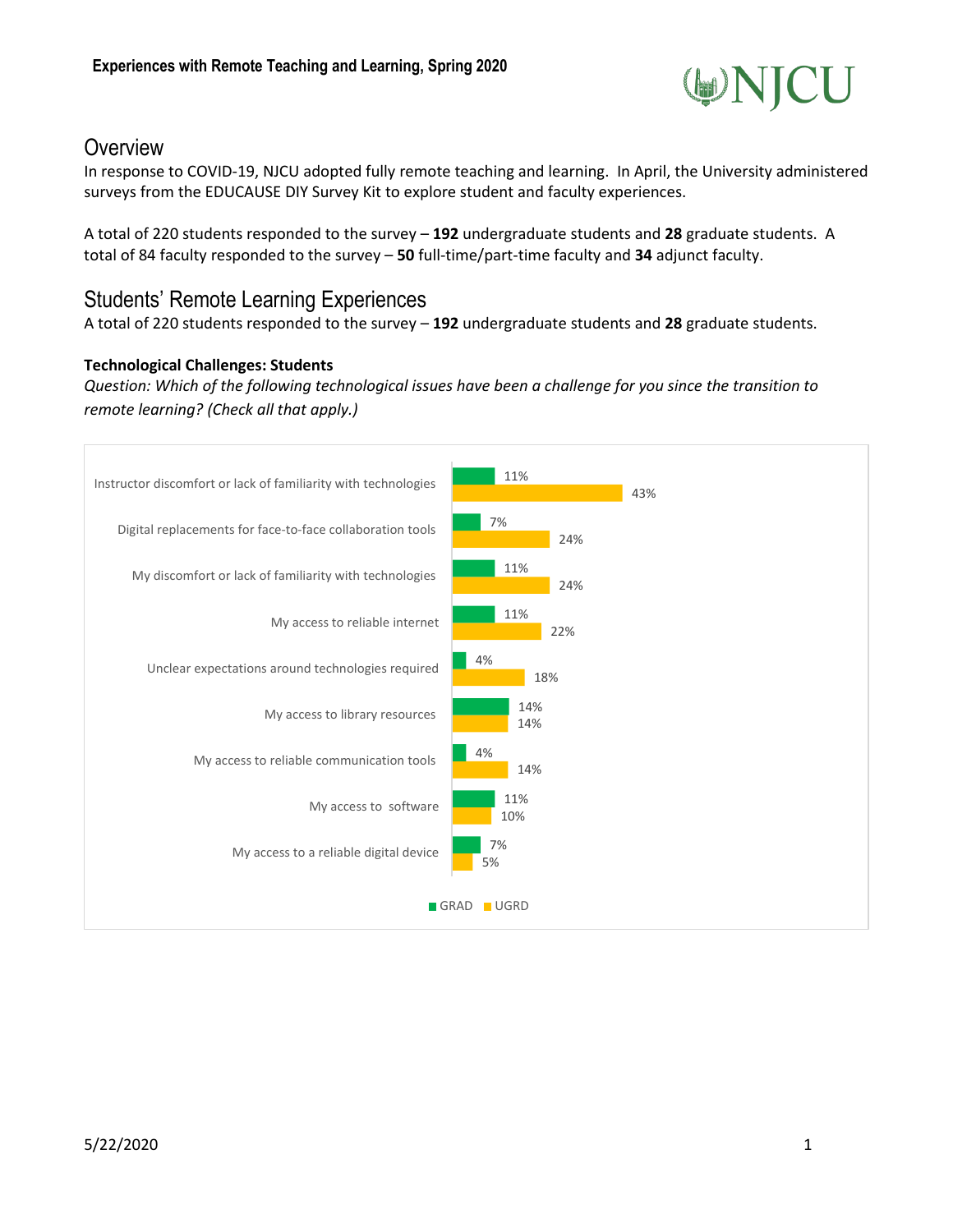

#### **Learning/Educational Challenges: Students**

*Question: Which of the following learning/educational issues have been a challenge for you since the transition to remote learning? (Check all that apply.)*

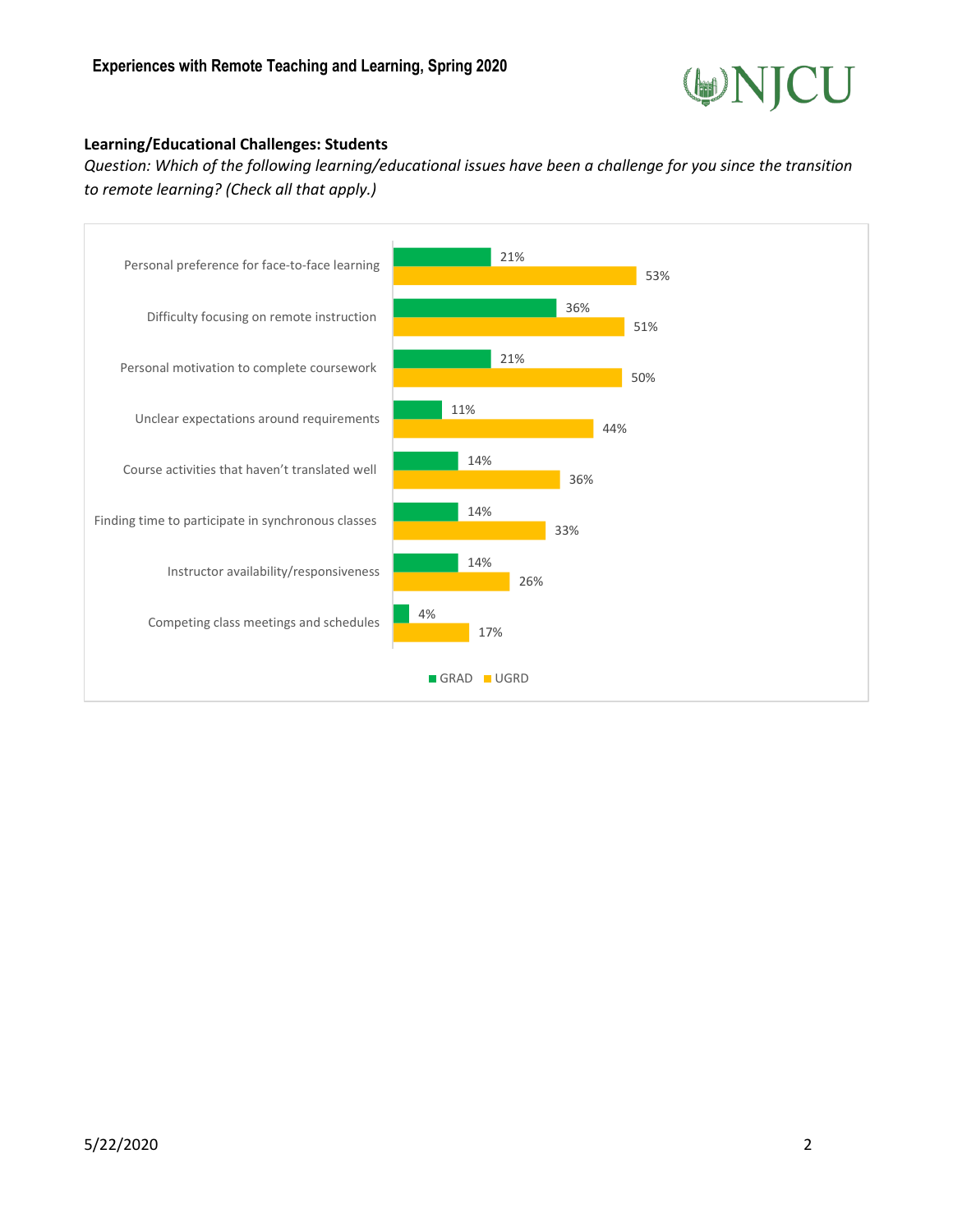

#### **Support Services Challenges: Students**

*Question: Which of the following student support services have been challenging to access since the transition to remote learning? (Check all that apply.)*

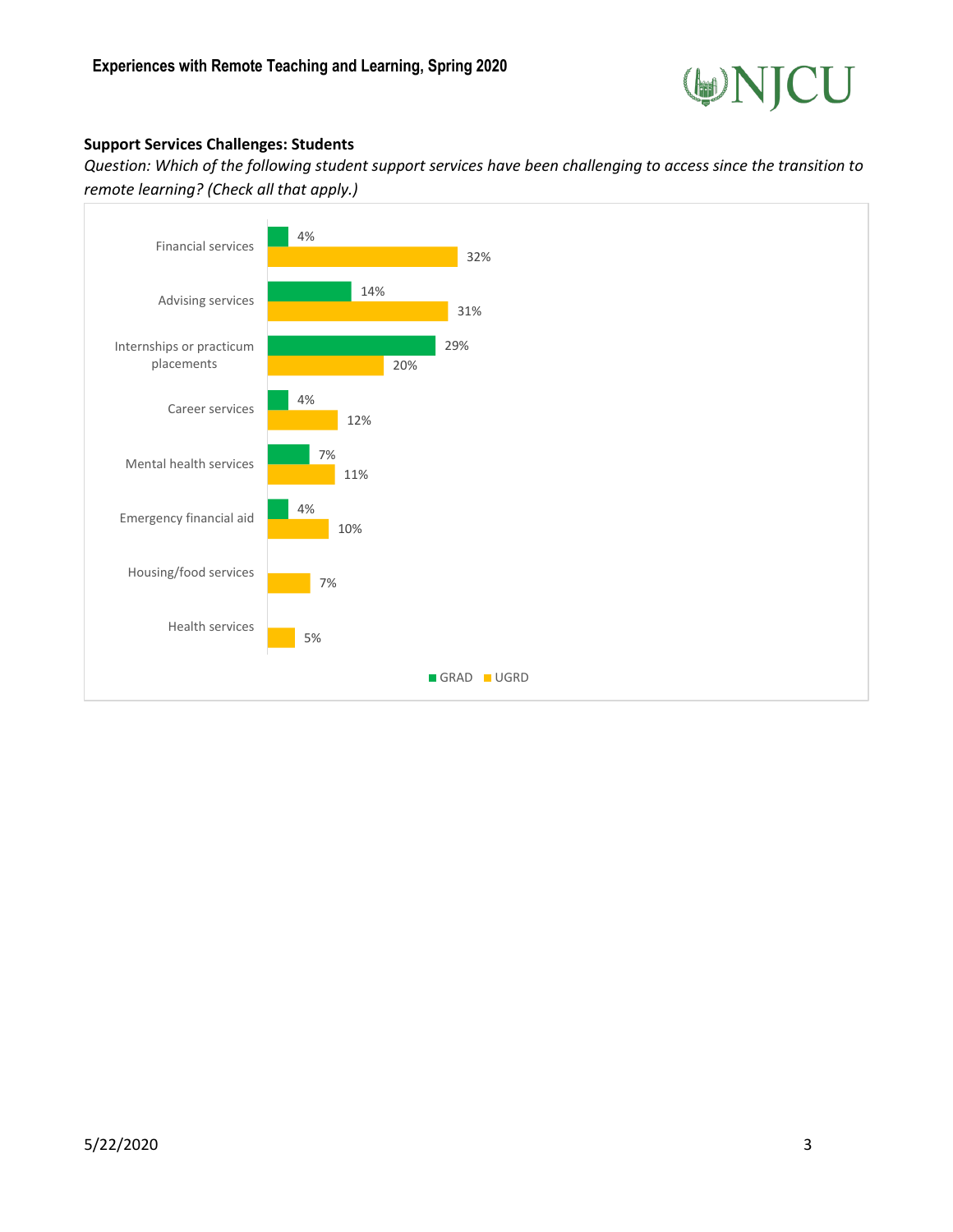

#### **Biggest Concerns: Students**

*Question: What are your biggest concerns with the transition to remote learning so far? (Check all that apply.)*

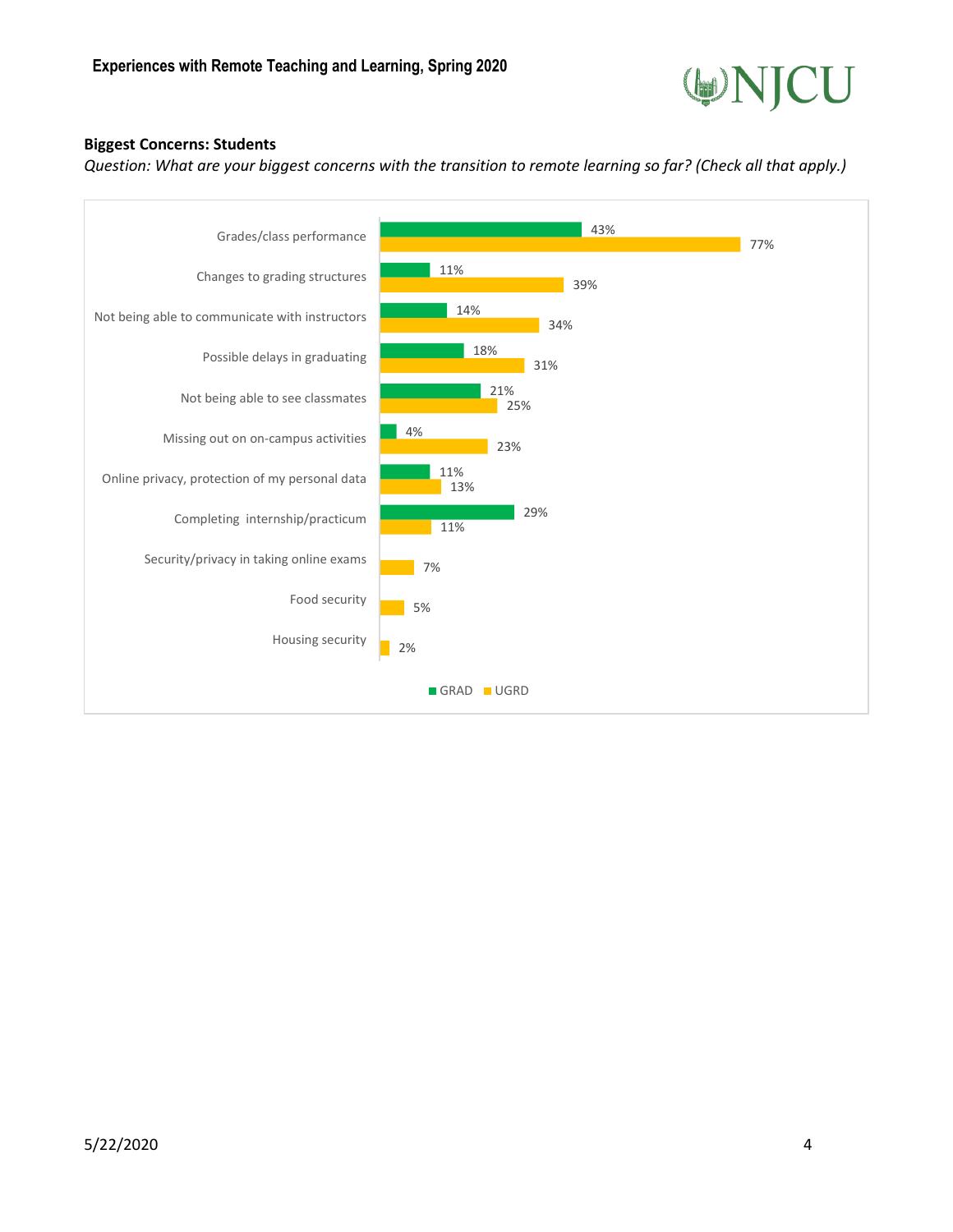![](_page_4_Picture_1.jpeg)

#### **Technology-Accessibility Challenges: Students**

*Question: Which of the following technical accessibility issues have been challenging for you since the transition to remote learning? (Check all that apply.)*

![](_page_4_Figure_4.jpeg)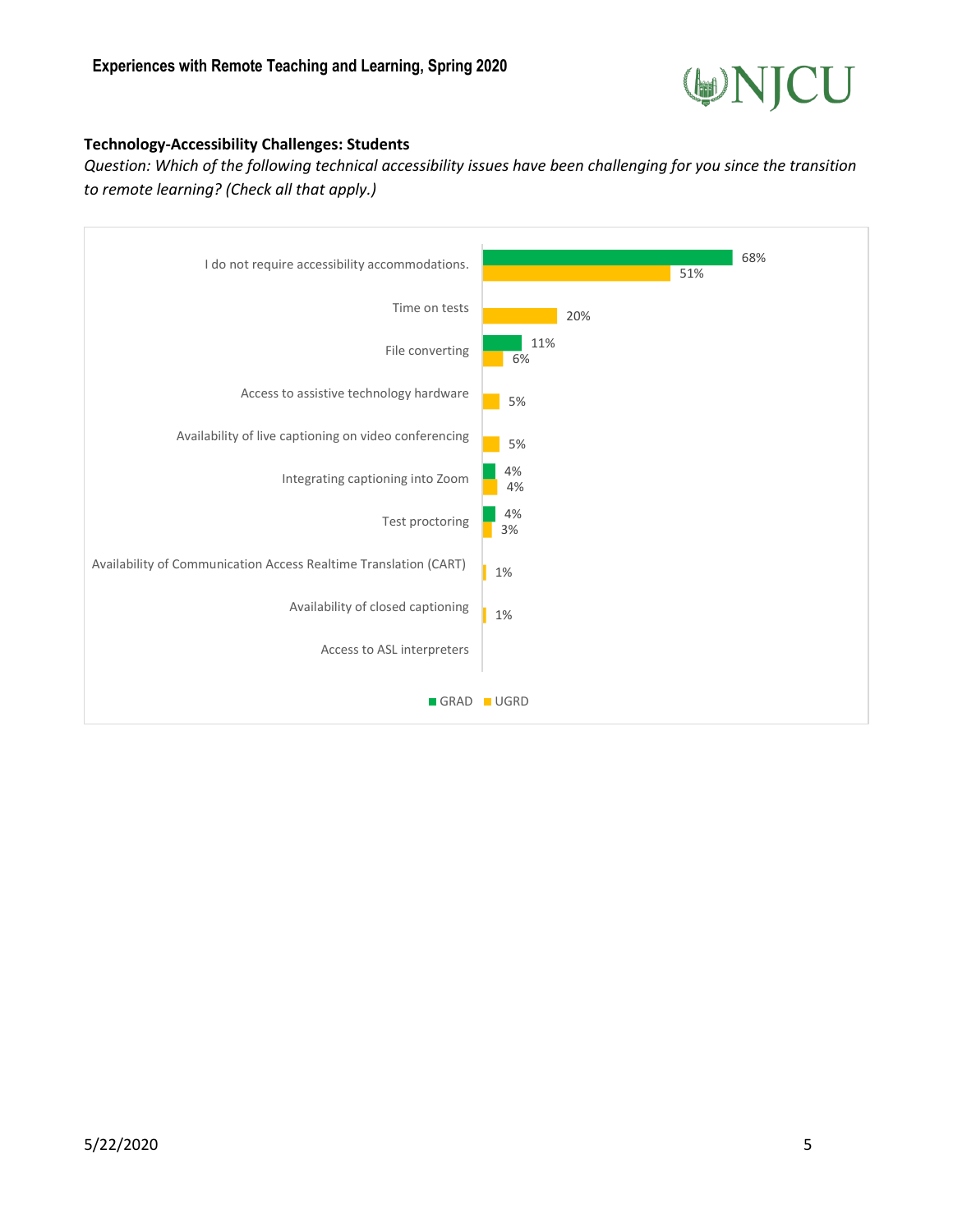![](_page_5_Picture_1.jpeg)

#### **Teaching-Accessibility Challenges: Students**

*Question: Which of the following teaching-related accessibility issues have been challenging for you since the transition to remote learning? (Check all that apply.)*

![](_page_5_Figure_4.jpeg)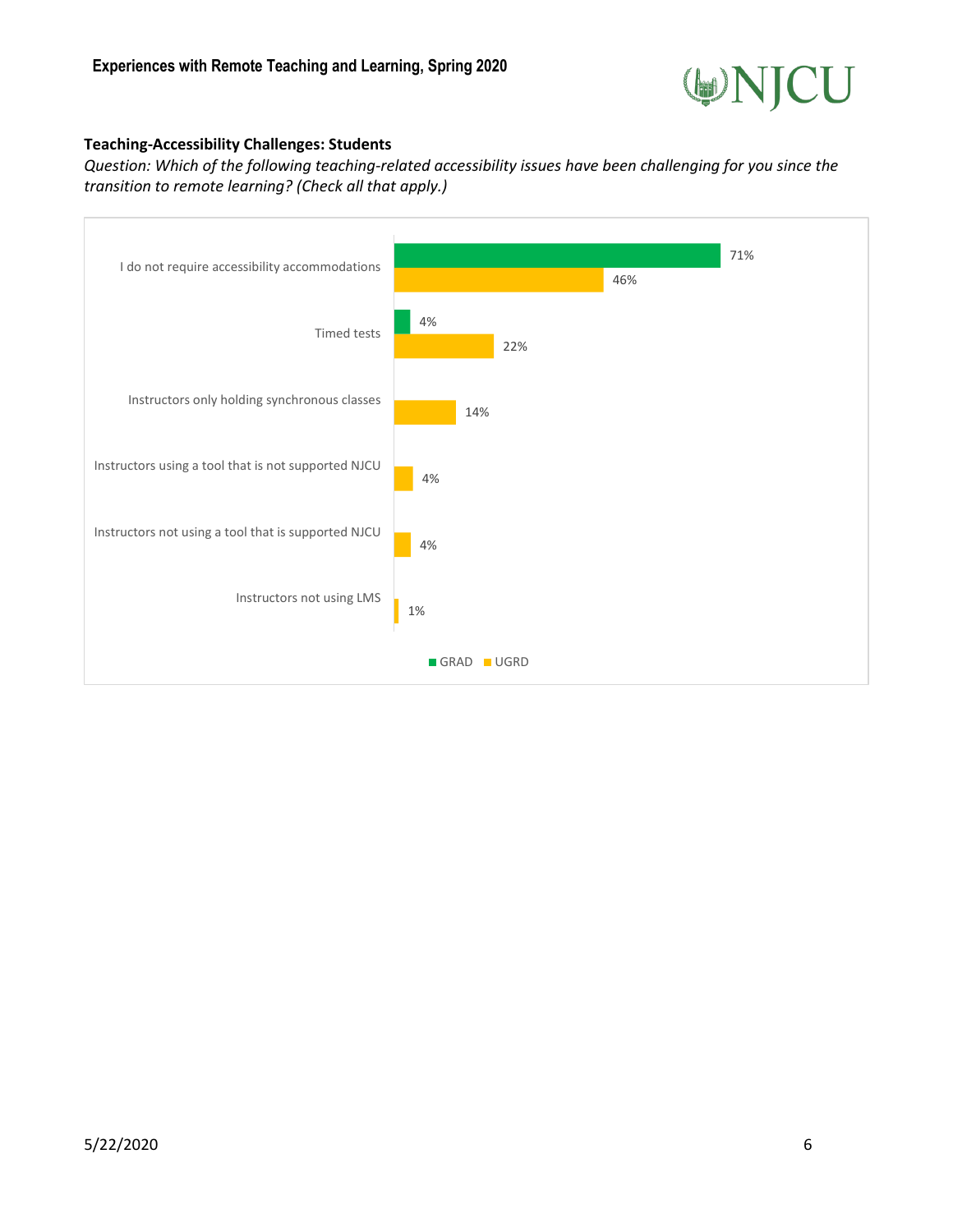![](_page_6_Picture_1.jpeg)

# Faculty's Remote Teaching Experiences

A total of 84 faculty responded to the survey – **50** full-time/part-time faculty and **34** adjunct faculty.

#### **Technological Challenges: Faculty**

*Question: Which of the following technological issues have been a challenge for you since the transition to remote learning? (Check all that apply.)*

![](_page_6_Figure_6.jpeg)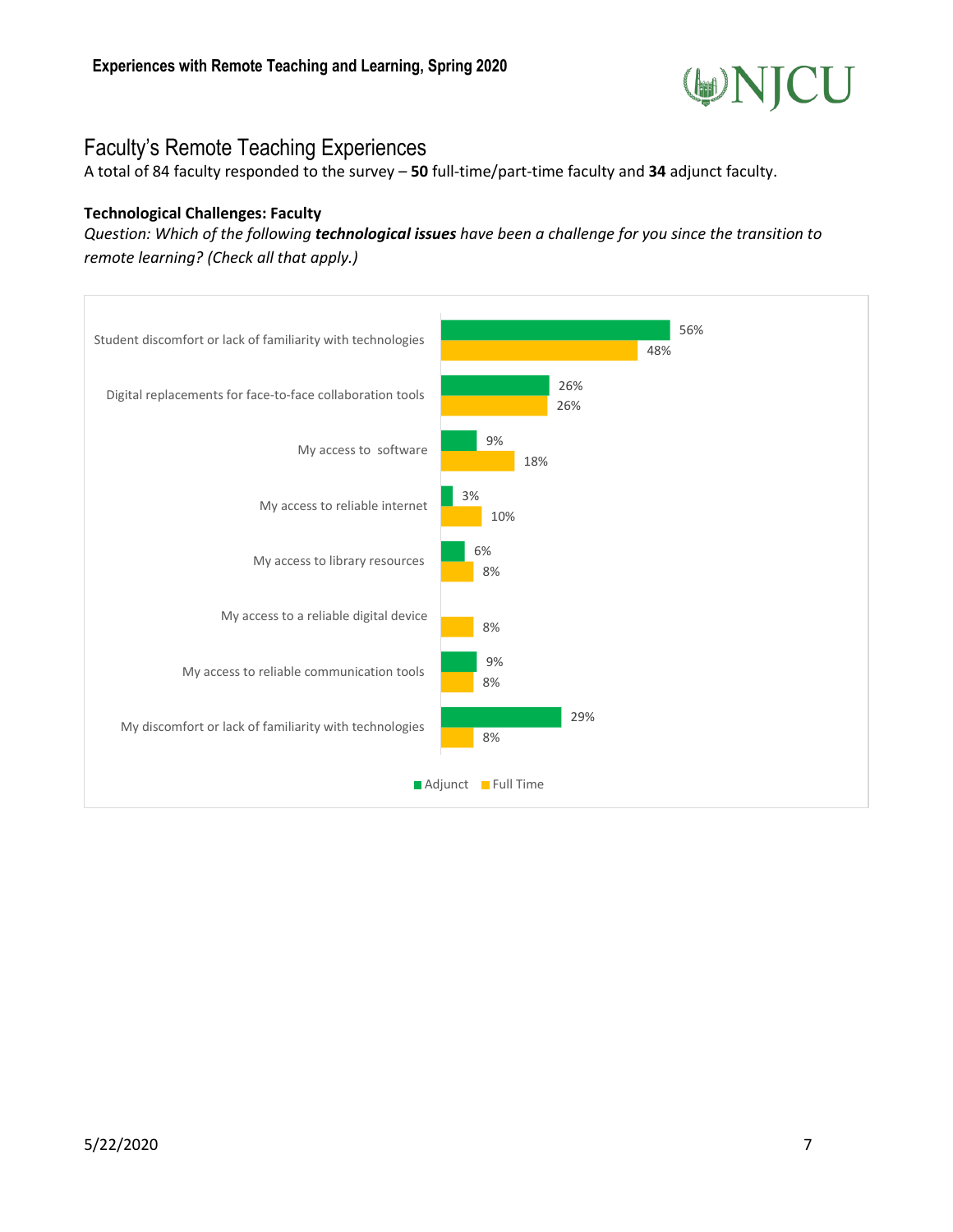![](_page_7_Picture_1.jpeg)

#### **Students' Adaptability: Faculty**

*Question: How would you say your students have adapted to remote learning, from your experiences and observations as an instructor?*

![](_page_7_Figure_4.jpeg)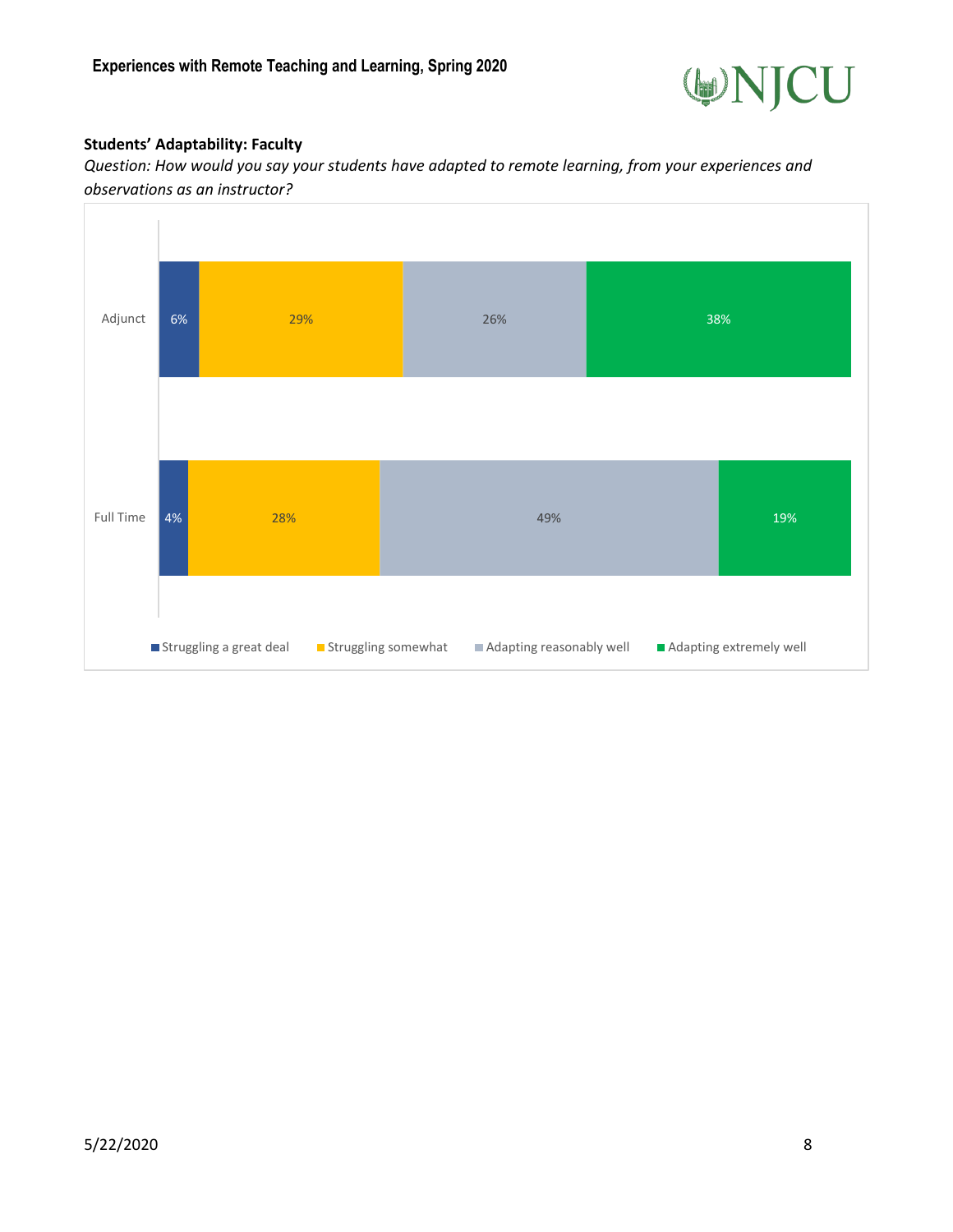![](_page_8_Picture_1.jpeg)

#### **Instructional Design Challenges: Faculty**

*Question: Which of the following have been challenging for you in adapting course design and/or assignments to remote learning? (Check all that apply.)*

![](_page_8_Figure_4.jpeg)